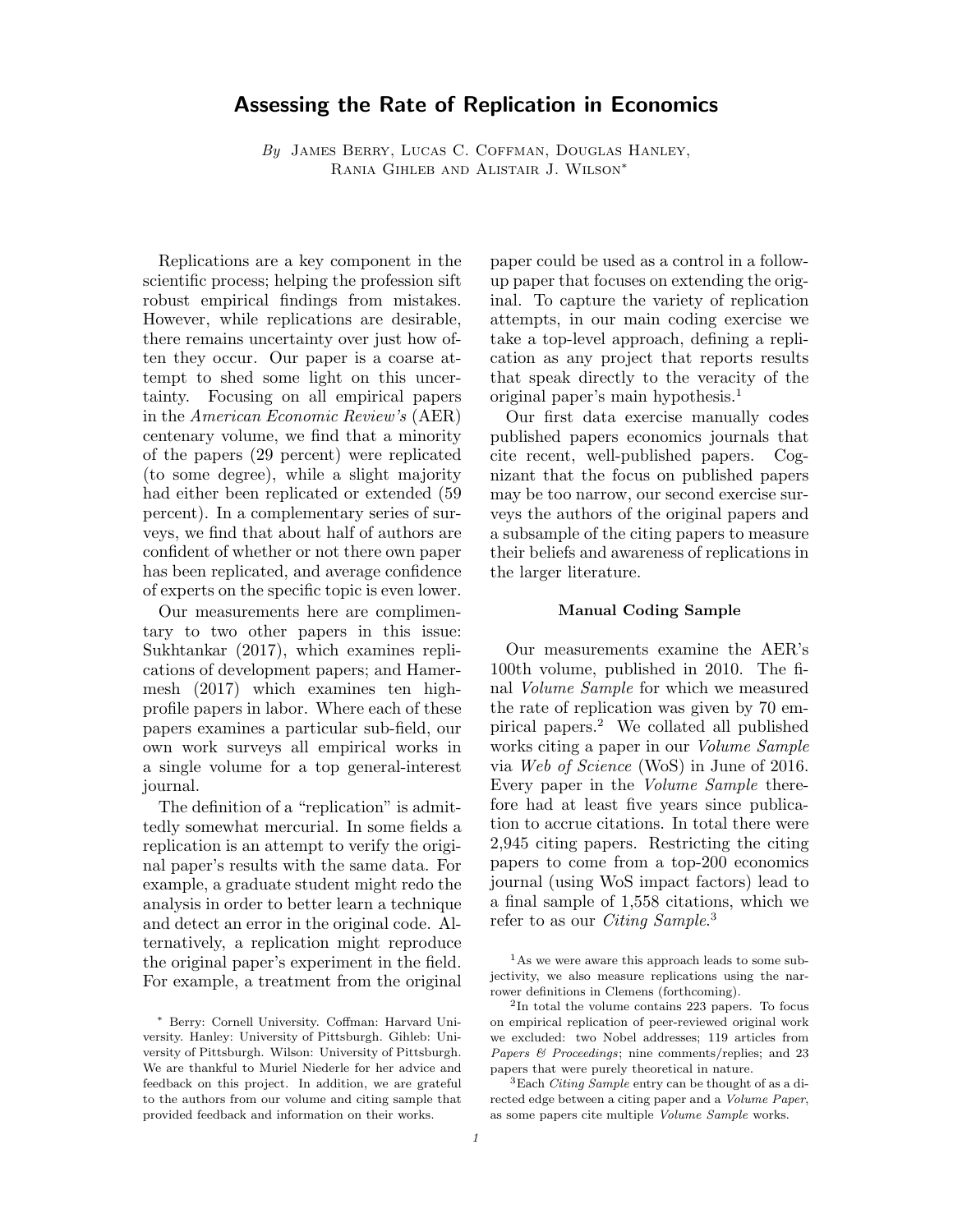|                                     |       | Mean Min Median Max |       |
|-------------------------------------|-------|---------------------|-------|
| Google Scholar (GS)                 | 227.6 | 139                 | 1.246 |
| Web of Science (WoS)                | 42.1  | 28.5                | 195   |
| Top-200 Economics journal (WoS-200) | 22.3  | 15                  | 108   |

Table 1—: Citation counts for our Volume sample  $(N = 70)$ 

The published citation counts for Volume Sample papers had substantial variation. Table 1 provides summary statistics for the number of Google Scholar (GS) cites, the number of WoS citations, as well the top-200 Economics citations that we used to generate our Citing Sample. The median paper has 139 GS citations, 28.5 WoS citations, and 15 top-200 citations.

The Citing Sample papers were divided among the projects' coauthors for coding maximizing where the coders were specialists in the field. After accounting for a small number of citing papers which were not available (or in one case, not in English) a total of 1,546 papers were coded by the five coauthors.<sup>4</sup>

Every paper was coded according to: (i) the coder's subjective opinion on whether or not the paper was a replication of the relevant volume paper; (ii) the coder's opinion on whether the paper was an extension of the relevant volume paper; and (iii) three variables reflecting whether the paper used the same statistical model/specification, used the same data sample, and/or used data drawn from the same population as the relevant volume paper. These final three variables were recorded so that we could encode the more-concrete definitions of a replication/robustness tests in Clemens (forthcoming).

#### Manual Coding Results

Of the 1,546 citing papers, 52 were coded as replications. Hence roughly three and a half out of every one hundred citations contain content that speak to the veracity

of the original result. Across the 70 Volume Sample papers, 29 percent have at least one citing paper coded as a replication attempt. Conditional on being replicated, the average number of replications per paper is 2.6. Though most papers with replication attempts have very few—eleven have just one, and three have two—five papers (7 percent) have five or more replications.<sup>5</sup>

In addition to our replication coding, we also report results in Table 2 for three alternative measurements (both for the Volume and Citing Samples): (i) extensions, coded as testing a closely related hypothesis to the original paper; (ii) robustness tests `a la Clemens (forthcoming), which include altered econometric specifications on the same data or population and the same specification on a different population;<sup>6</sup> and (iii) Any of replication/extension/robustness.

In total 42 of the 70 volume papers have one or more citation coded as a replication/robustness/extension. Though this represents 60 percent of the empirical papers in the AER volume, the majority of this follow-up work is coming through robustness tests or extensions. Moreover, of the papers coded as being replications, just eight are papers with a focus on replicating the volume paper, where the remaining 44 are embedded within wider-scope papers.<sup>7</sup>

<sup>7</sup>For each coded replication, we also examined whether the citing authors explicitly present the component of their work we code as a replication using the

<sup>4</sup>One paper in the Volume Sample and one paper in the Citing Sample had authors in common with the present paper; neither were coded by the overlapping coauthor.

<sup>5</sup>Replication work is typically independent, not being produced by the original authors. Forty-eight of the 52 replicating papers (92 percent) have no authors in common with the original volume paper.

<sup>6</sup>Across the 1,546 coded citing papers we find: no verifications (using the same data and econometric specification) and two reproductions (the same econometric specification but a with a new dataset drawn from the same population, though both require a broad interpretation of same population).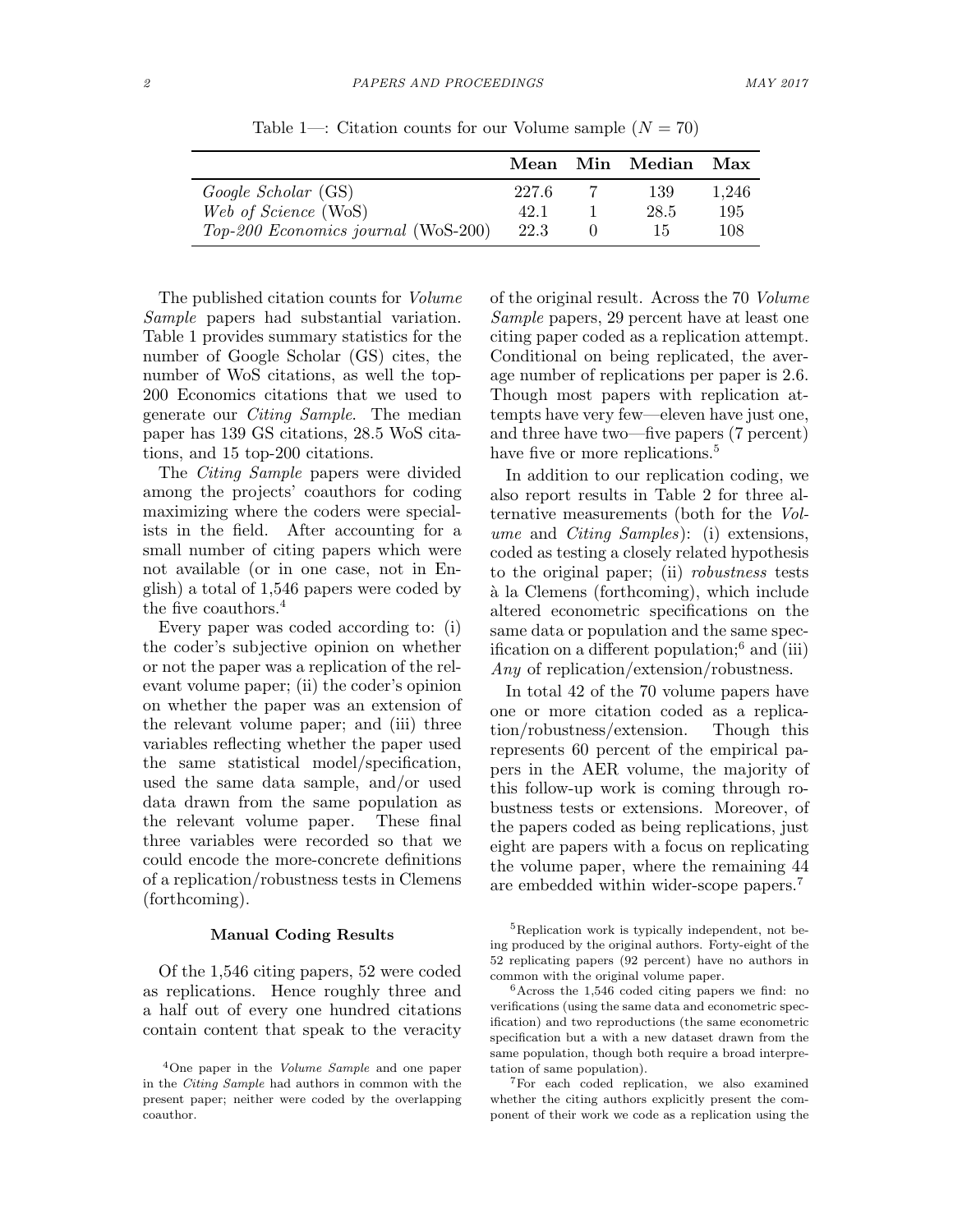|                                       | Replications Extension Robustness |                                |               | Any                                                  | IV |
|---------------------------------------|-----------------------------------|--------------------------------|---------------|------------------------------------------------------|----|
| <i>Volume Sample</i><br>Citing Sample | $28.6\%$ (20)<br>$3.4\%$ (52)     | $48.6\%$ (34)<br>$7.8\%$ (121) | $40.0\%$ (28) | $60.0\%$ (42)<br>$4.7\%$ (73) $11.0\%$ (170) $1,546$ | 70 |

Table 2—: Coding Rates



Figure 1. : Replications/Extensions by Field

Figure 1(a) breaks out the rate of any replication or extension by volume paper's field. Figure 1(b) provides a parallel illustration for the Citing Sample, indicating the fraction of citing papers (by field) that are replications or extensions. Though sample sizes are small, some patterns emerge. Just over half of the behavioral/experimental papers in the volume had at least one replication attempt. All other fields saw a published replication attempt in a minority of cases (between 12 and 33 percent of Volume Sample papers). In contrast to replications, citing papers extend the original work across all fields at much higher rates, with between 38 and 67 percent of the volume papers extended.

One consistent predictive variable for whether a particular volume paper is replicated is the number of times that paper is cited. In Figure  $2(a)$  we illustrate the effect by graphing WoS citation CDFs for volume papers with no replications and for those with one or more. Here the figure clearly illustrates a stochastic ordering.<sup>8</sup> In particular, the figure shows that all papers in our sample with more than 100 published citations have replications. One interpretation is that the profession does a good job of replicating important findings.<sup>9</sup> It could also be that fields with more papers and citations also replicate work at a higher rate.

Volume paper replications accrue uniformly across the measured period. This is illustrated in Figure 2(b), which shows the cumulative fraction of volume papers with one or more replication from 2010 (the volume's publication year) to 2016 (the year we collected data on citations).

# Survey Sample

The previous analysis measures replication attempts through the subjective judg-

word "replication" or similar. Eighteen of the 52 coded replications are explicitly presented as such. At the volume level, the proportion of papers with at least one explicitly presented replication was 13 percent, much closer to the replication rate found in Sukhtankar (2017).

<sup>8</sup>The estimated marginal effects from a probit suggests that ten additional published citations increases the chance that a volume paper has a replication by 5.2 percent (significant at the 1 percent level).

<sup>9</sup>Hamermesh (forthcoming) shows that the number of citations after the first five years is predictive of longrun impact, though citations in the second five years is a better predictor.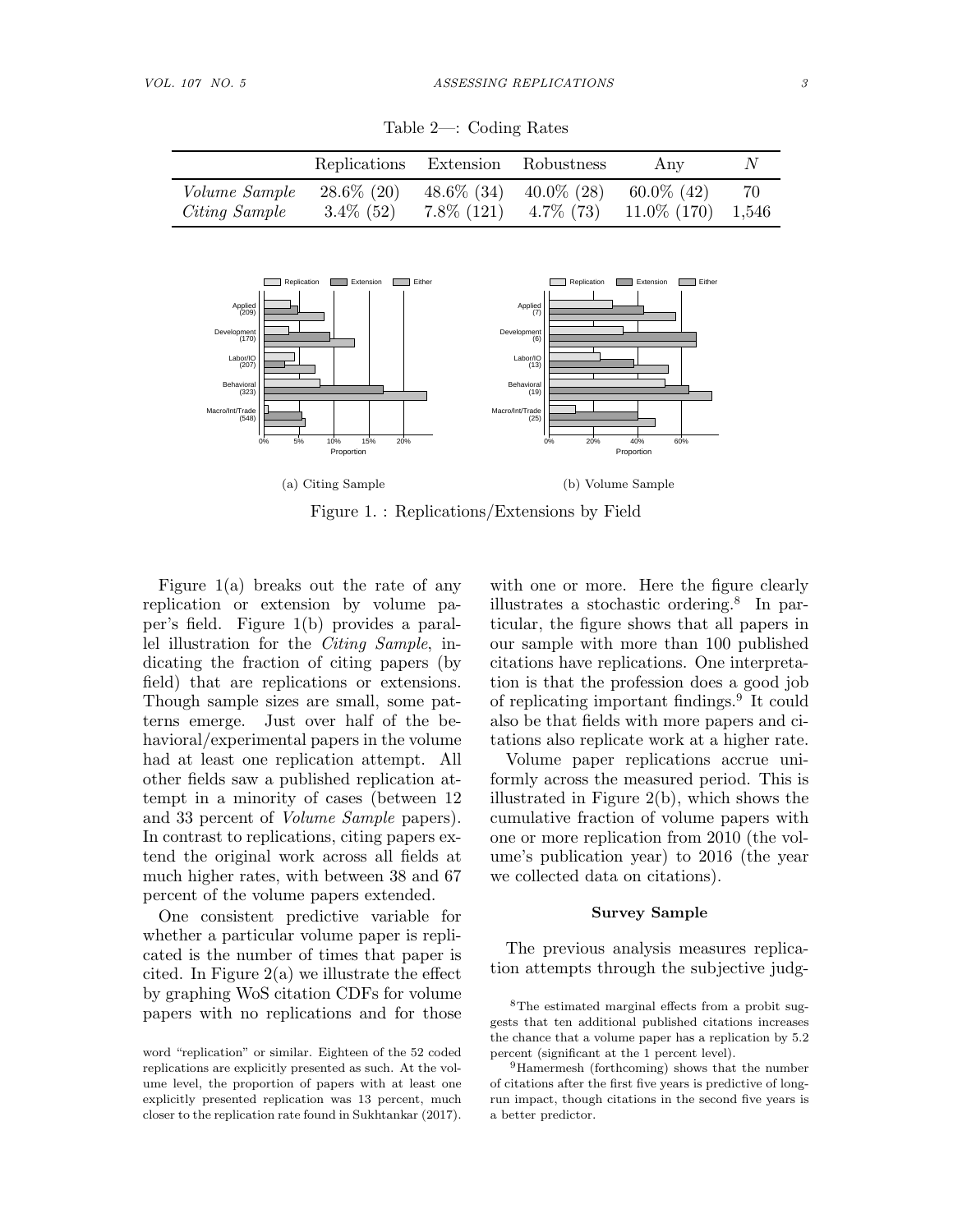

Figure 2. : Volume paper replications: Time and Citations

ment of this paper's five coauthors, researchers in the field reading published work in Economics. Though a starting point, the estimates may err for a couple of reasons. First, there may be replications not in the sample—unpublished work, papers not in Economics, undistributed graduate-student projects, etc. Second, the judgment of what constitutes a replication attempt may vary between the coders, as well as with those with more specific expertise on the topic.

In the second part of our data collection we attempt to corroborate our first measure, assess economists' awareness of replications and get a larger sense for how many replications might be out there. To these ends, we surveyed two sets of authors. First, we sent personal emails to one author from each Volume Sample paper. Second, we sent a link to an online survey to authors of papers in the *Citing Sample*.<sup>10,11</sup>

We elicited the authors' beliefs in both

samples over the number of replications for the relevant volume paper that were: (i) publications, (ii) working papers, and (iii) projects never meant to be published.<sup>12</sup> Here our language in the elicitation was purposefully broad asking for the number of papers that "report a result that speaks directly to whether or not your paper's main hypothesis is true." For each response, we also asked about their confidence: "Do you think this number is pretty close, or is it more of a complete guess?" In total, one author from 37 of the 70 Volume Sample papers responded, and 58 of the 226 Citing Sample authors surveyed completed it.

# Survey Results

Overall volume authors were not sure on how many replications of their work had occurred. For the 26 Volume Sample authors that reported their confidence, just over half  $(14)$  were sure on their responses. Examining responses from the 14 confident authors we find substantial concurrence with our manual coding. All eight papers where a volume author pointed to one or more published works have replications or extensions coded in our data (5 as replications, 3 as extensions). For the remaining six papers where a volume author was sure there had been no replication, five were coded as

 $^{10}\rm{Data}$  collection for authors in the Volume Sample was more informal, with clarifying questions answered over email, and some qualitative responses reported. Data collection from the Citing Sample did not have as much two-way communication, and elicited numerical responses.

<sup>&</sup>lt;sup>11</sup>In particular, we sent surveys to one author on each citing paper (with independent authors from the volume paper) that: (i) was coded as a replication; (ii) was coded as an extension; and (iii) cited the volume paper most often (and at least twice) but was coded neither as a replication nor an extension (95, counting ties). The goal of these criteria were to narrow the sample to authors who knew the volume paper well but were independent of the original.

 $12$ Authors in the *Volume Sample* were also asked how many of the working papers they believed would be published at some point.